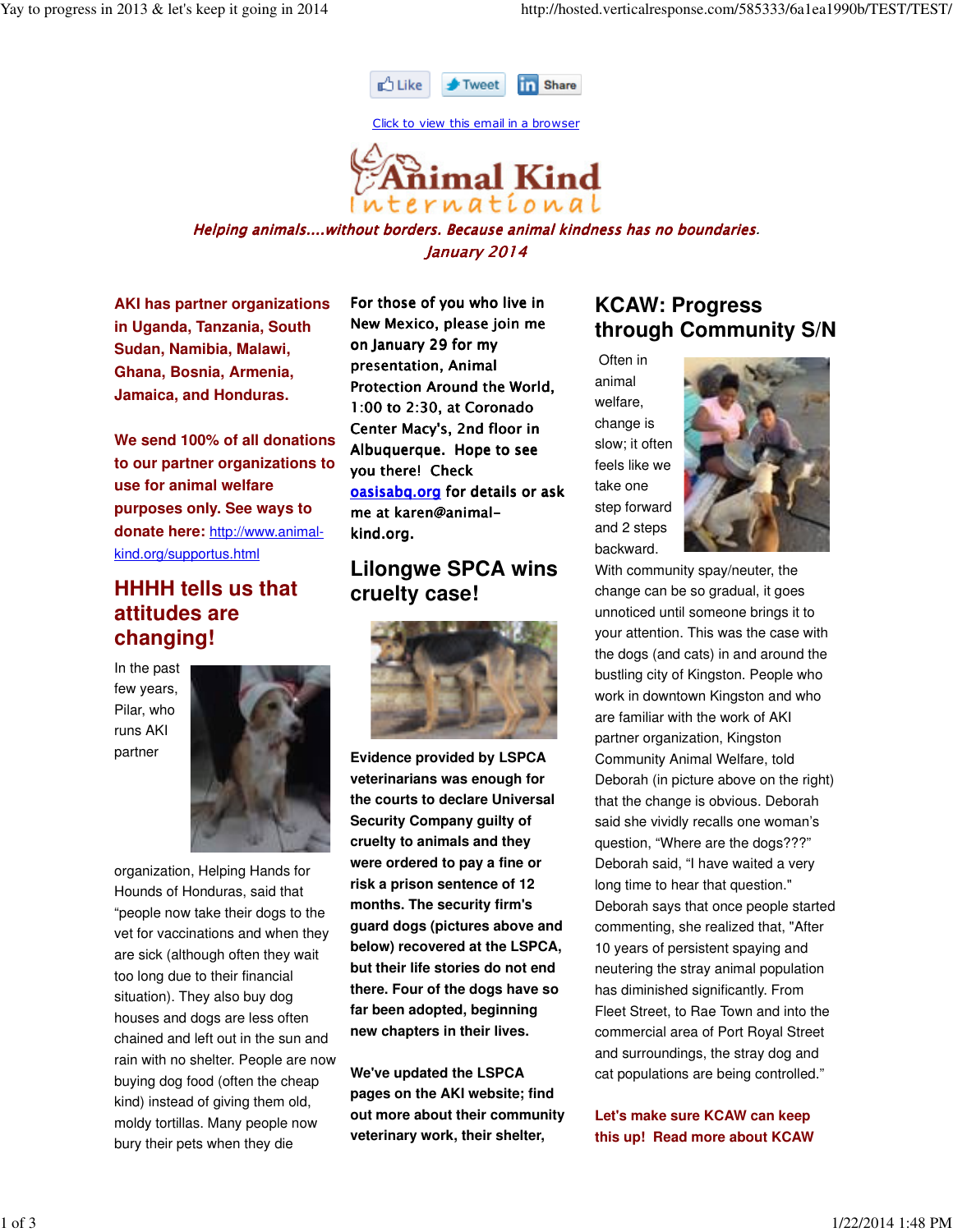instead of throwing them in the trash." The picture above of Janu, attests to this change: Janu had been hit by a car, skin was scraped off her leg, she was full of fleas and emaciated when she was brought to the HHHH sanctuary. A family in Tegucigalpa adopted her, and she now gets to play Santa!

**But HHHH is still the only sanctuary in Tegucigalpa! Read more about and designate HHHH for your AKI donation here:** 

**and humane ed and advocacy, read the full story of the court case, and designate LSPCA for your donation here:** 

http://www.animal-kind.org /malawigroup.html



http://www.animal-kind.org /honduras.html

### **Uganda SPCA's Haven begins 2014 with a record number of rescues.**

The USPCA has already rescued several dogs and puppies with mange, with TVT, abandoned puppies, and kittens left on the side of the road (the 4 kittens in the picture to the right were found on the road, and brought to The Haven). Let's make sure that the



USPCA, the only animal rescue organization and shelter in Uganda, can continue to protect the dogs and cats of Uganda, and never have to turn away an animal. **The Uganda SPCA needs funds to purchase food and medicines, for vet care, and transport, and other day-to-days costs of operating the shelter and working in communities. Read more about USPCA rescue work, and designate them here:** 

http://www.animal-kind.org/ugandaadvocate.html

# **AKI Supports TAWESO Vet Outreach Clinic**



**and designate them for your AKI donation here:** 

http://www.animal-kind.org /jamaicaadvocate.html

**Thank you to our donors for making 2013 a better year for animals!** 



(Photo above: TAWESO's Veterinary Outreach Clinic) AKI especially thanks our monthly donors. For our partner organizations, these ongoing, monthly commitments are so important. Thank you to:

Kelly J (undesignated) Mary D (Uganda SPCA) Malcolm A (HHHH & undesignated) Mary D (undesignated) Ryan D (Namibia rural SPCAs and Save the Animals-Armenia) Christina C (Uganda SPCA) Leon L (undesignated) Pamela R (undesignated)

See more ways to help AKI, and become one of Our Supporters: http://www.animal-kind.org /supporters.html

As always, AKI is so grateful to have the services of Deb, our website designer and updater. See her new design for the AKI homepage here: